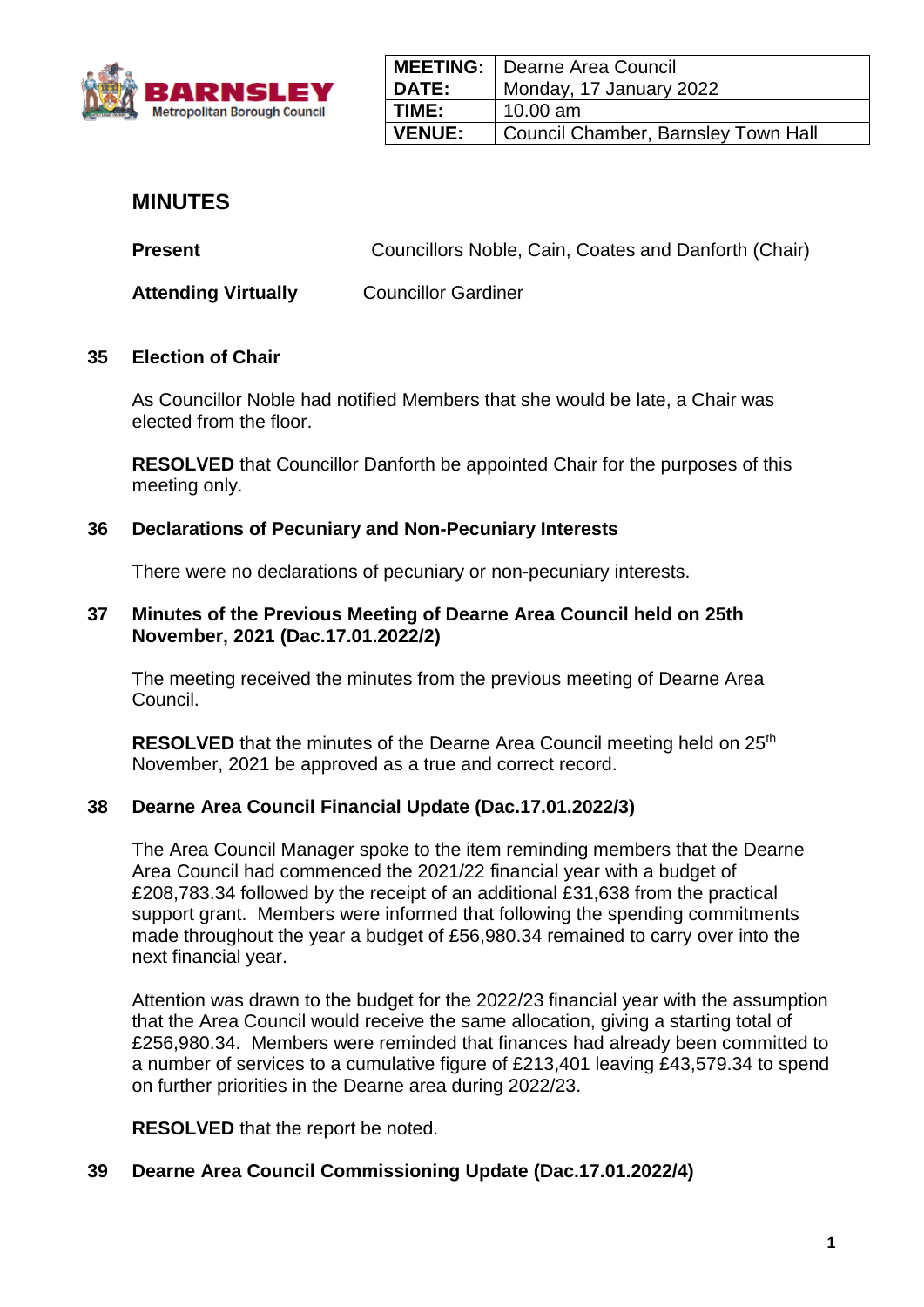The Area Council Manager provided an update on the current position of services funded by the Area Council.

The B: Friend commission was due to end on the 31<sup>st</sup> July, 2022 and members had agreed at the Area Council meeting held on 15<sup>th</sup> November, 2021 that social inclusion remained a priority and to go out to tender for a service to meet the needs of those most vulnerable at a cost of £28,000. The specification had been developed and agreed with some minor amendments made to reflect the need to target more men.

Members were asked to review and approve the procurement timeline showing various deadlines in order for the contract to commence 1<sup>st</sup> July, 2022.

The Housing and Cohesion Officer post was in place until the end of March 2023 with the amendments being made to the service level agreement which had been signed off by the Area Chair, Area Manager and the Group Leader for Housing Management, Regulation and Service Improvement.

Assisting Employment and Skills commission contract had been awarded to Dearne Electronic Community Village for a period of 3 years following a moderation meeting held on 25<sup>th</sup> November, 2021 with points being scored based on the questions set during the tender process.

The Neighbourhood and Engagement Officer role was in place until the end of March 2024 due to further funding being agreed at the Area Council meeting held on  $25<sup>th</sup>$ November, 2021.

Members were informed that a workshop would need to be convened to discuss future priorities in relation to the Environment, Education and Volunteer Service, as Twiggs had around 14 months left on their contract.

# **RESOLVED:-**

- (i) that the report be noted: and
- (ii) that the procurement timeline for the Social Inclusion Service be approved.

#### **40 Notes from the Dearne Ward Alliances (Dac.17.01.2022/5)**

The meeting received the notes from the Dearne North Ward Alliance held on 16<sup>th</sup> November, 2021 and noted that no meeting of the Dearne South Ward Alliance had taken place due to staff illness.

The Dearne North Ward Alliance received an update from Adam from Twiggs on future projects and work undertaken during 2021. A Covid-19 update was shared with Alliance members along with a list of future events being held over the Christmas period. Members had received a reminder of the new area priorities for 2022 with a view to holding individual member meetings for their input on the action plan.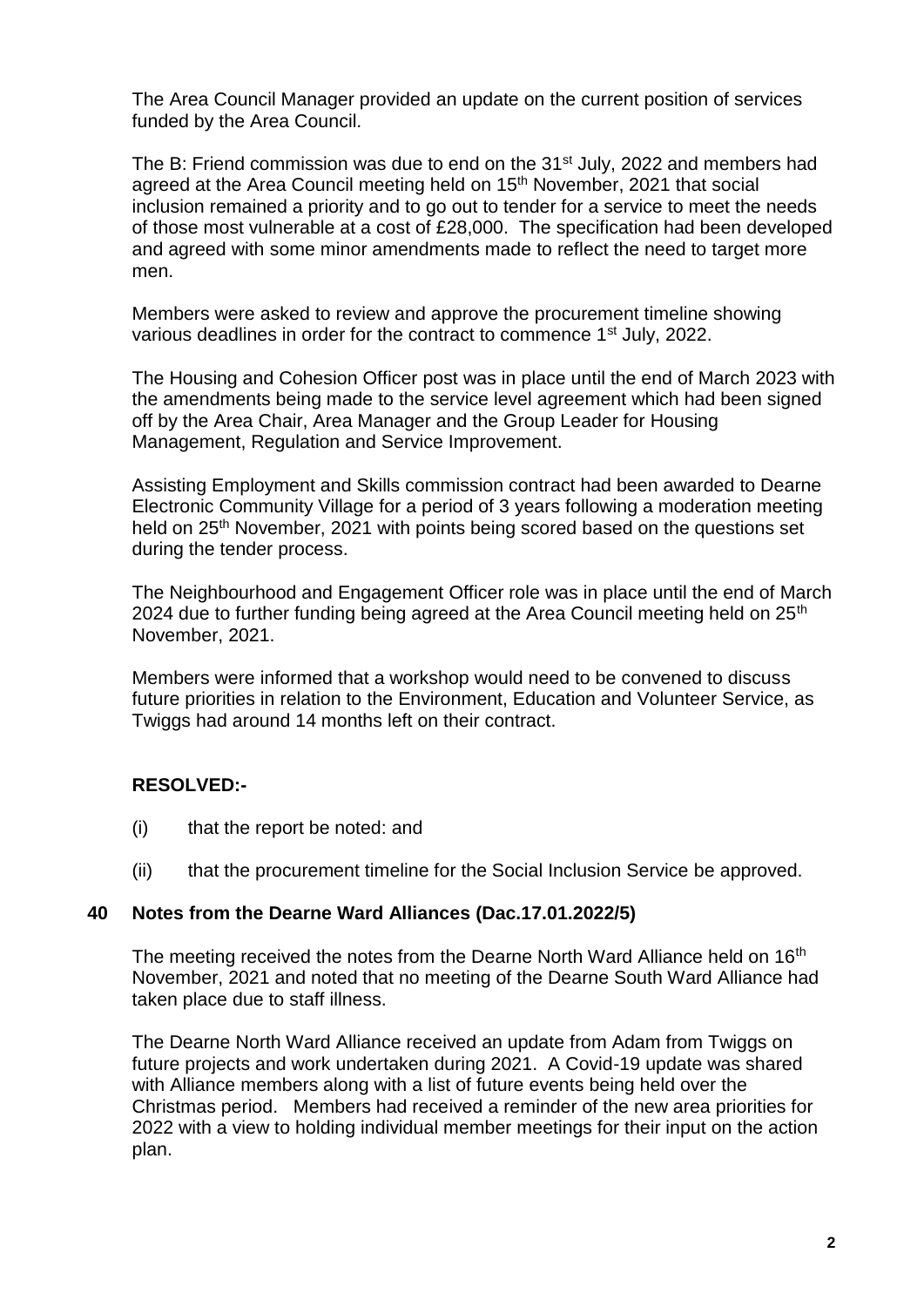Ward Alliance members were informed that no new applications had been received for funding.

**RESOLVED** that notes from the Dearne North Ward Alliance be received.

## **41 Report on the Use of Ward Alliance Funds (Dac.17.01.2022/6)**

The Area Council Manager provided an update in relation to the Ward Alliance Funds for the 2021/22 financial year.

Dearne North started the financial year with £10,182.92 and had funded 5 projects at a cost of £6,880.00 leaving £3,302.92 to carry forward

Dearne South had an opening balance of £11,317.72, had funded 4 projects at a cost of £5,500 and had £5,817.72 remaining.

**RESOLVED** that the report on the Ward Alliance Funds and the Performance Reports be noted.

# **42 Community Listening Report - Craig Taylor (Dac.17.01.2022/7)**

Craig Taylor, Stronger Communities Project Officer, was welcomed to the meeting.

Members received an update on the Community Listening exercise which had taken place in order reengage with Groups that had lost contact or closed down due to the pandemic as well as engaging with the wider public.

In total 234 responses had been collected which were evenly spread over the two Wards with the demographic hitting a wide range of age groups from working age up to 80 years old. However, it was reported that the majority of those taking part were female and minority groups had been underrepresented. Members were informed that the answers had been sorted into categories that aligned with the Ward Alliance and Area Council priorities.

A brief overview was provided of some of the questions and answers given showing the opportunities given to members of the community to talk about their concerns. Particular reference was made around the anti-social behaviour in the community and what could be done to combat that in collaboration with partner agencies.

In conclusion, members heard how people were generally happy with what was happening in the area and that there was a good sense of community spirit and neighbourliness. Community Groups were building back up with support within the wards and green spaces and facilities around the area were valued with a determination to keep things tidy and looking nice.

Members raised concerns and acknowledged that anti-social behaviour in specific areas of the Dearne was alarming and included criminal damage to properties which was regularly being reported to the Police and Safer Neighbourhood Teams. Members were informed that the Police and Crime Commissioner was aware of the issues and had invested £10,000 to help tackle the problem through a variety of resources such as police in the area, more notice boards particularly in Thurnscoe to